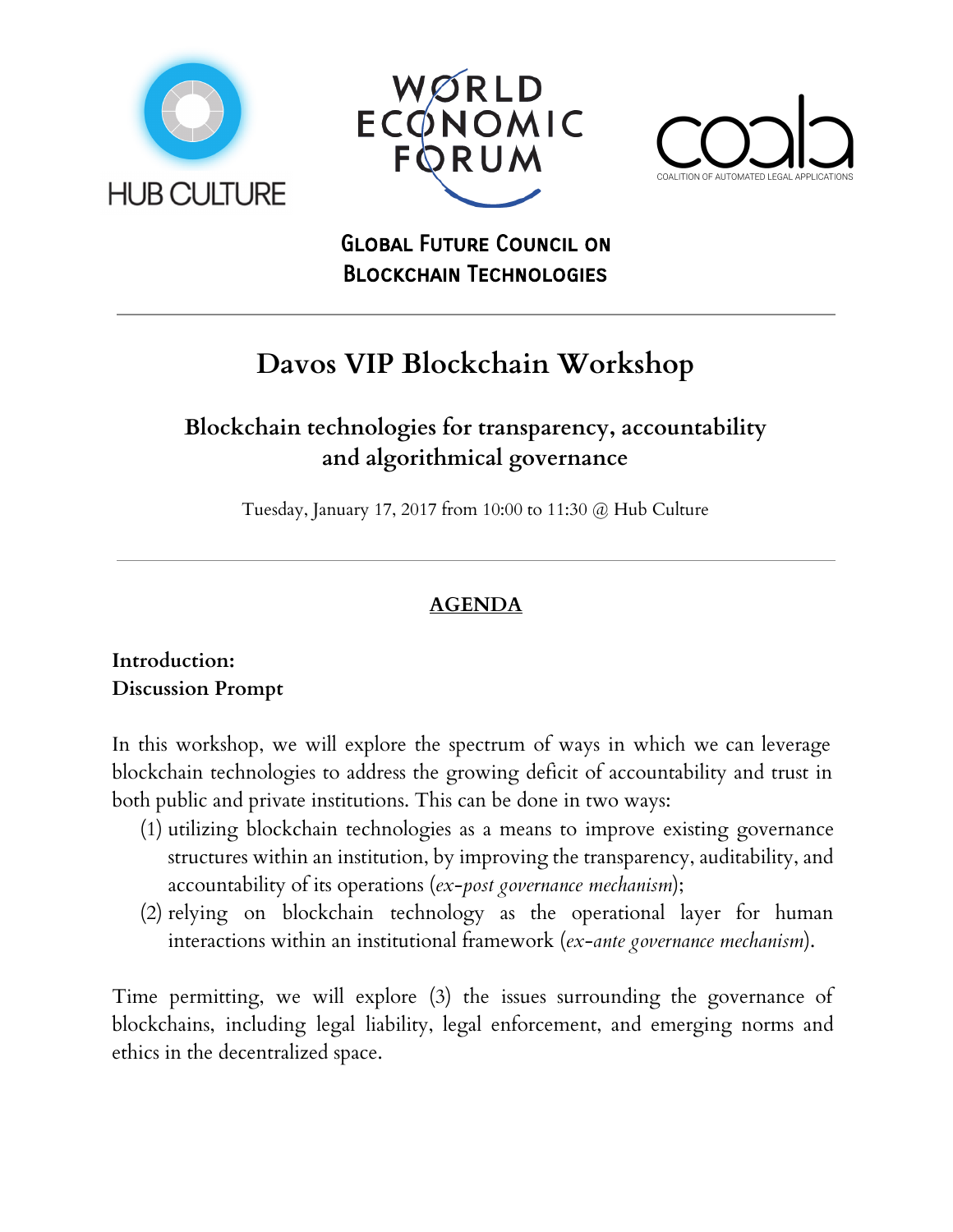## **1. Blockchain-Assisted Governance (***ex-post***)**

Utilizing blockchain technologies as a means to improve existing governance structures within an institution, by improving the transparency, auditability, and accountability of its operations.

## **● Integrating blockchain technologies in traditional governance:**

- What are the various use cases of blockchain technology in corporate and institutional governance that can increase the transparency / trust / accountability of existing organizations?
- **● Using blockchains to improve the governance of existing institutions:**
	- Improving the transparency of governance structures
	- Improving the verifiability / auditability of performed actions
	- Increasing the efficiency / rigidity of procedural rules

### **2. Blockchain-based Governance (***ex-ante***)**

Leveraging new opportunities that blockchain technologies provide for the establishment of a new operational layer for human interaction that can support, complement and perhaps replace current, less trustworthy governance structures.

- Blockchain technology as a **lower-level operational layer**
	- Establish the rules and procedures that everyone must follow
		- Blockchain technology as the underlying framework on which the decision-making process is done.
	- But —without AI— technology is unable to make decision
		- ⇒ we maintain the **need for an upper-level governance layer**
			- Who has the right to make decisions?
			- What is the weight of each participant in the system?
			- What are the power dynamics that can be found in the system?
			- *■ Cf. Bitcoin: hashing power, TheDAO: plutocracy*
	- Prob of market-driven governance models is **risk of centralization**
		- what kind of governance systems can we implement on top of a blockchain-based system, in order to preserve the decentralized character of it? How to avoid the emergence of oligopolies?